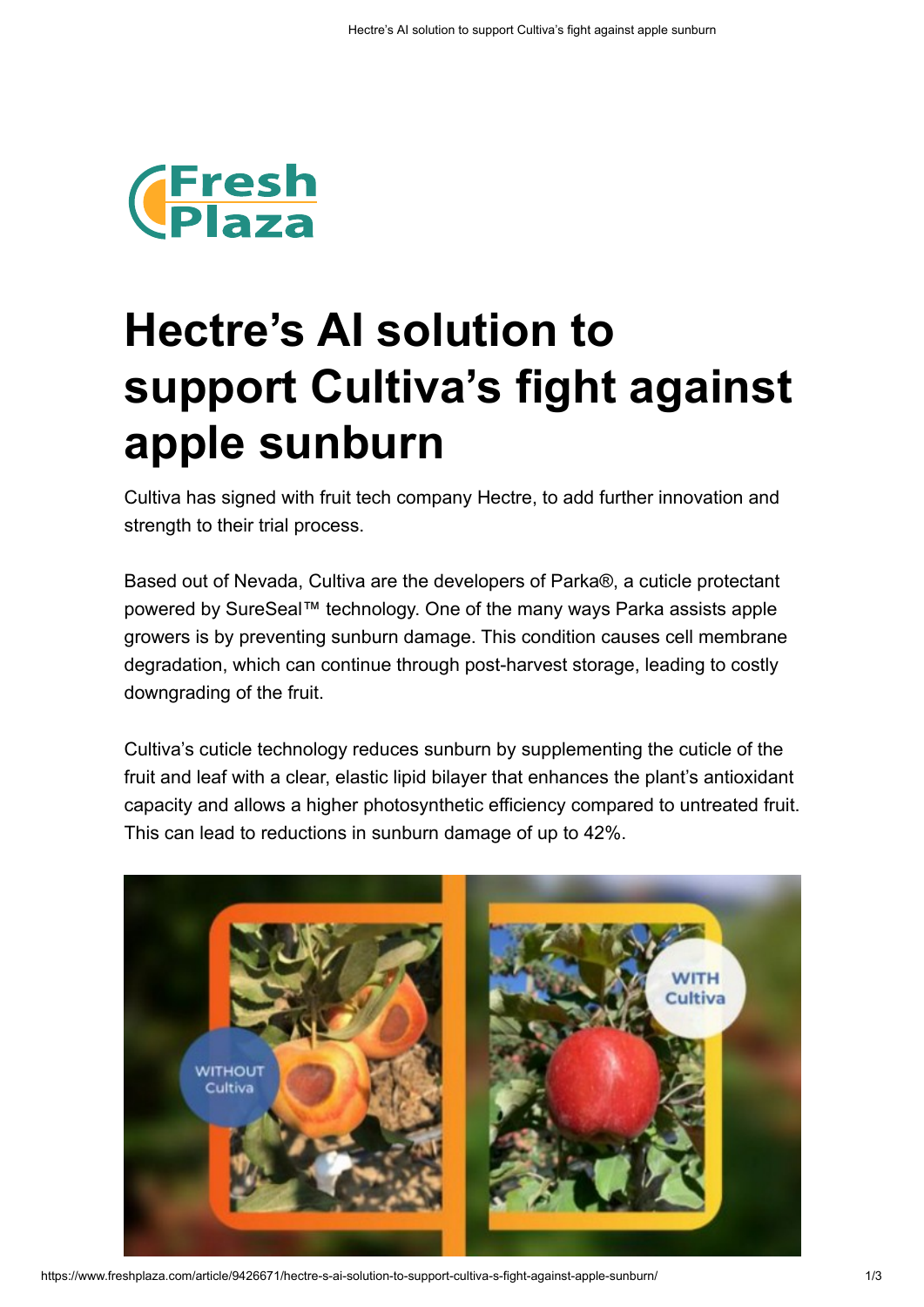Hectre, the fruit tech startup originating from New Zealand, launched their mobile fruit sizing and color grading app, Spectre, to the US apple market in 2020. The app uses computer vision and machine learning AI technology to size and color grade apples, straight off an iPad as soon as the fruit is picked, or as it arrives at receiving. Spectre is now being used by industry leaders, including Washington Fruit & Produce, Sage Fruit and Honeybear Brands.

"As an innovation leader, we're continually scanning the technology space for new technologies that can add value to the work we do for our clients. We read about Spectre in various articles and identified that we could use the app to support our customer trials," notes Sean Musser, COO at Cultiva LLC.

Cultiva will be using Spectre to quickly and accurately gain insights into the positive impacts their products are delivering across their sunburn prevention customer trials.

"With Spectre's computer vision capability, using an iPad, we can take a photo of a bin of apples that's had the benefit of Parka® application, and gain the color grading results within seconds. We can then use Spectre on a bin of apples from the control area of the orchard which hasn't received a Parka® application, and quickly and easily compare the two color results. Better still, we can do it in the field, with our customers right at our side. That's extremely powerful," adds Musser.



Matty Blomfield, CEO and Co-founder of Hectre says, "We're really excited to have Cultiva come onboard as a Hectre customer. Their dedication to innovation is exceptional and fits really well with our ethos."